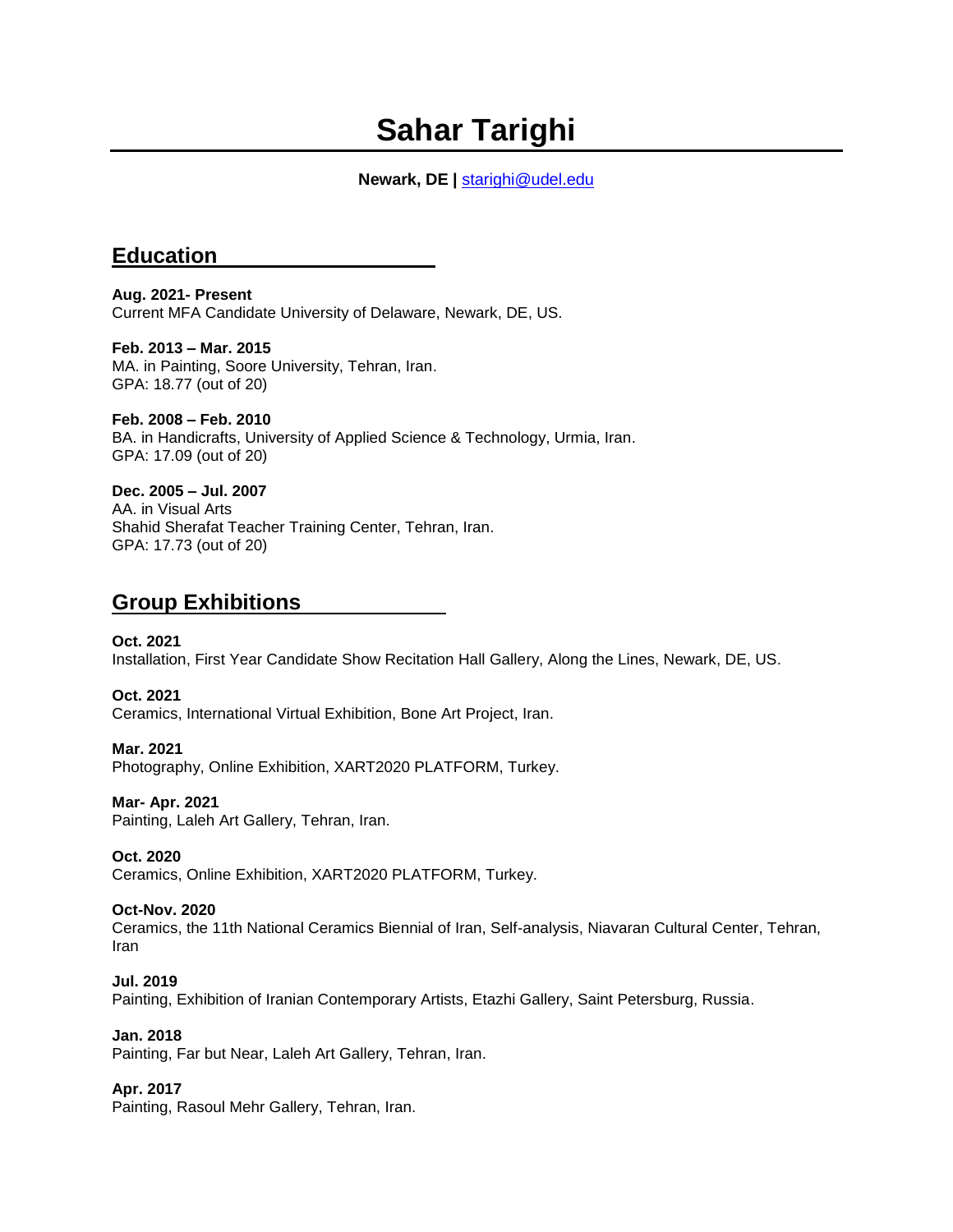#### **Apr. 2016**

Painting, Rasoul Mehr Gallery, Tehran, Iran.

#### **Oct. 2015**

Ceramics & Installation, Jadooye Sarzamine Ehsas, Behzad Gallery, Tehran, Iran.

#### **Aug. 2014**

Painting, Folket Hus Hallunda, Borgvagen, Norsborg, Stockholm, Sweden.

# **Achievements & Awards**

#### **Dec. 2021**

Graduate Student Travel Award, Graduate College, University of Delaware, US.

#### **Nov. 2021**

Center for Material culture Studies Graduate Research Grant Award (CMCS), University of Delaware, US.

#### **Feb. 2021**

"The A. Gray Magness Scholarship", Department of Art & Design, University of Delaware, US.

#### **Feb. 2021**

A Competitive Counter Offer Award, from the Graduate College, University of Delaware, US.

#### **Feb. 2021**

A Full Tuition Scholarship from the College of Arts & Sciences, University of Delaware, US.

#### **2017**

Ranked 2nd in Photography Competition Light & Shadow, among Tehran's Art High-School Teachers, Tehran, Iran.

#### **2014**

Ranked 520th among 5000+ participants of Painting Master's Entrance Exam, Tehran, Iran.

#### **2007**

Ranked 2nd in Top Teaching Patterns Festival, Ministry of Education, West Azerbaijan, Iran.

#### **2006**

Ranked 3rd in Academic Research Competition, Knowledge & Skills, Shahid Sherafat Teacher Training Center, Tehran, Iran.

#### **2006**

Ranked 230th among 5000+ participants of Visual Arts Teaching, Tehran, Iran.

# **Teaching Experience**

#### **Sep. 2012 – June. 2021**

Art School Teacher, teaching Ceramics Art & Pottery to the art haigh-school students, Sadr Art High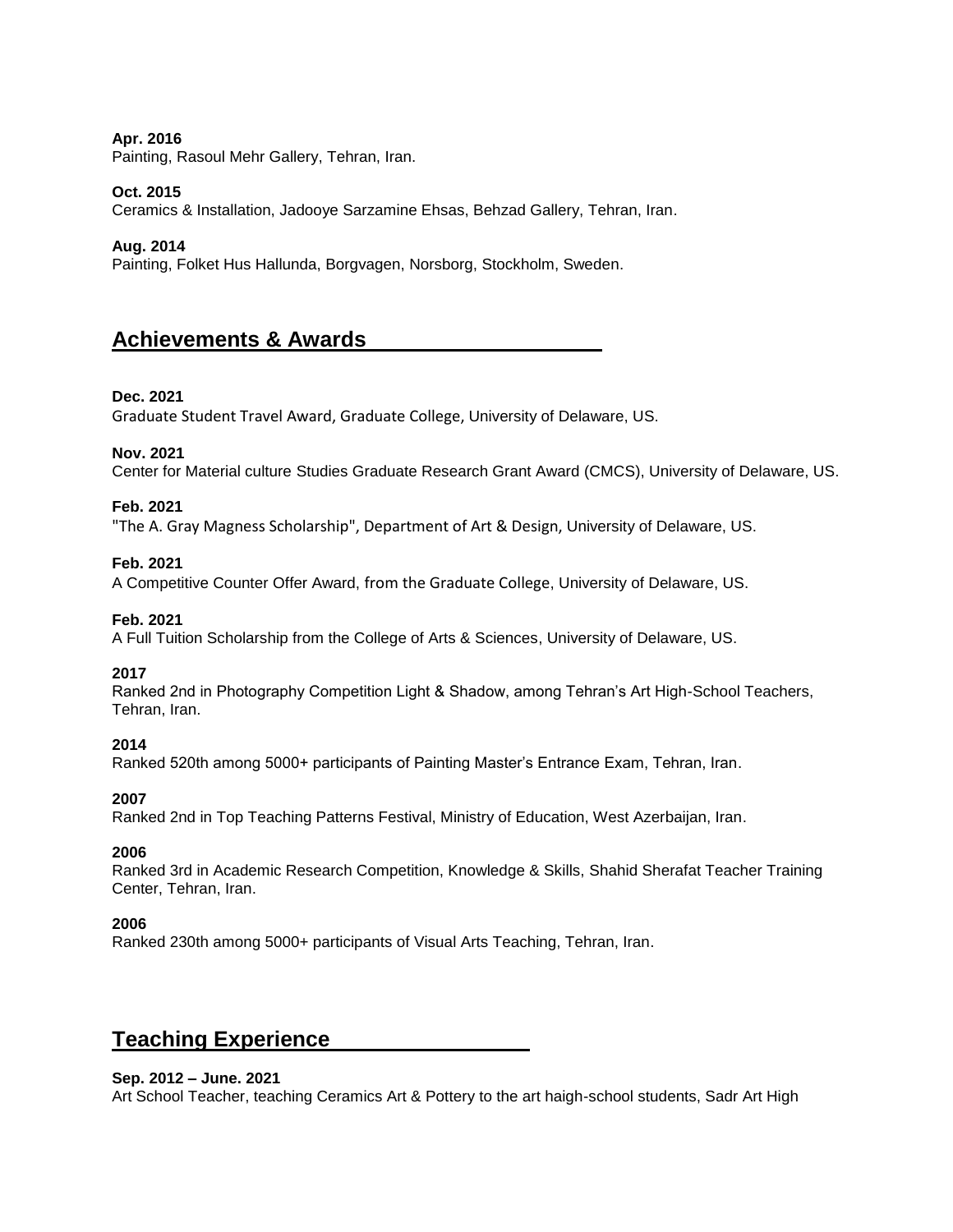School, Shahr-e Rey County,Tehran, Iran

#### **Sep. 2011 – Jun. 2012**

Art School Teacher, teaching Calligraphy & Drawing to the middle-school students, Meraj Middle School, Oshnavieh, Iran

#### **Sep. 2010 – Jun. 2011**

Art School Teacher, teaching Calligraphy & Drawing to the middle-school students, Ameneh Amini Middle School, Oshnavieh, Iran

#### **Sep. 2009 – Jun. 2010**

Art School Teacher, teaching Calligraphy & Drawing to the middle-school students, Meraj Middle School, Oshnavieh, Iran

#### **Sep. 2008– Jun. 2009**

Art School Teacher, teaching Calligraphy & Drawing to the middle-school students, Saeid Amini Middle School, Oshnavieh, Iran

#### **Sep. 2007 – Jun. 2008**

Art School Teacher, teaching Calligraphy & Drawing to the middle-school students, Meraj Middle School, Oshnavieh, Iran

#### **Sep. 2006 - Jun. 2007**

Art Apprentice, teaching Calligraphy & Drawing to the middle-school students, Tehran, Iran

# **Work Experience** \_\_\_\_

#### Apr. 2016 – Mar. 2019

**Advisor of Planning & Books Compilation Council**, Art School's Pottery Books, Office of Art School Books Compilation, Tehran, Iran

Feb. 2017 **Photographer of Ceramics**; Hand-Building Book, Iran's Schoolbooks Publishing Co., Tehran, Iran

May. 2017 **Book Cover Designer**, Poetry Book by Sahar Aminifar, Maya Publications, Tehran, Iran

Sep. 2012 – Mar. 2020 **Curator**, Jobs' Week Annual Exhibition, Sadr Art High School, Share Rey County, Tehran, Iran

# **Conferences** \_\_\_\_

#### **Aug. 2018**

Tarighi, Sahar, Feizi Khankandi, Roghayyeh & Mohamadi, Yoosef. A comparative study of Iranian Kurdish woven motifs and mannais glazed bricks motifs(Qalaichi & Rabat), International Congress of Science and Knowledge, Sydney, Australia.

**Aug. 2018**